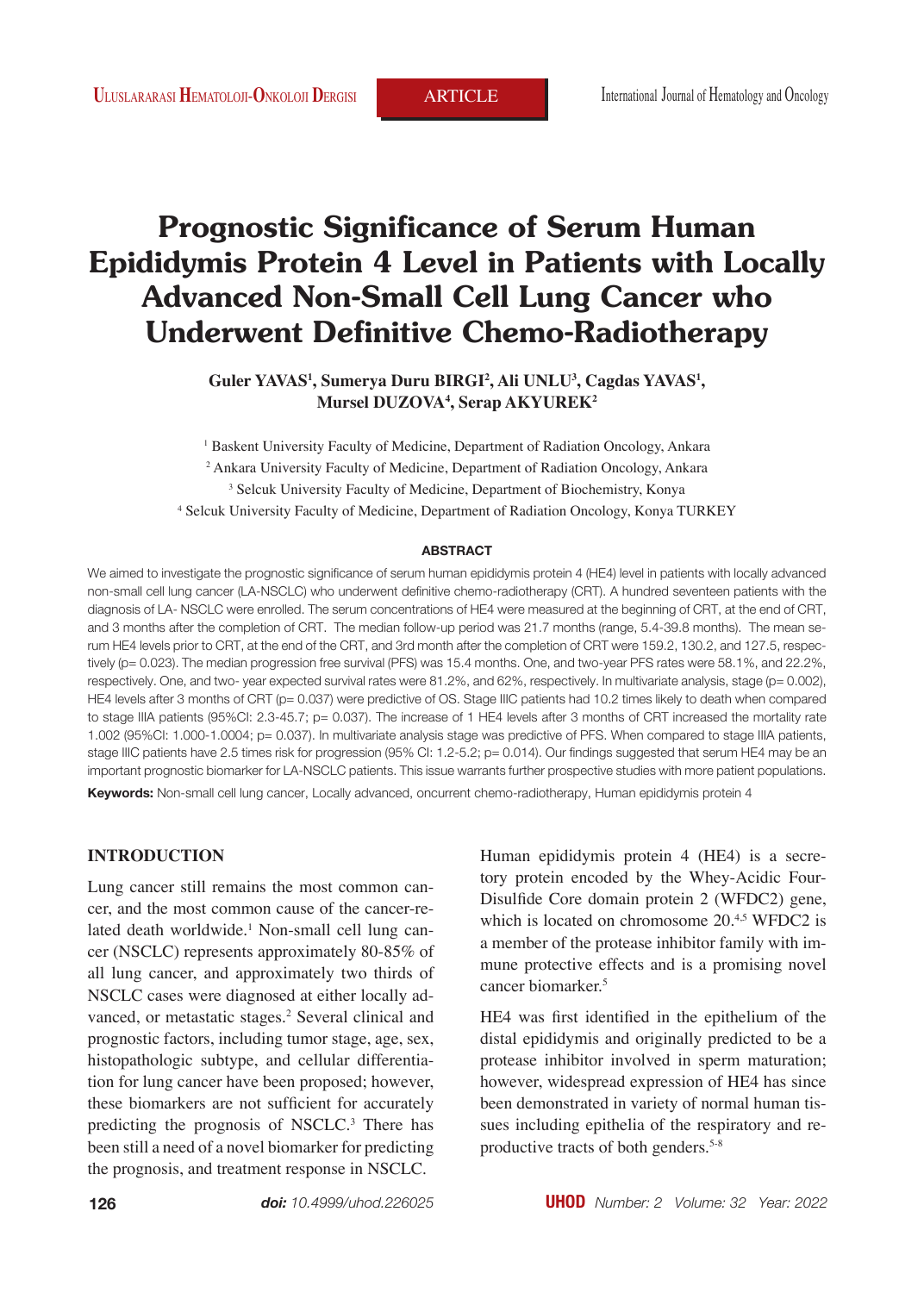HE4 has been approved by Food and Drug Administration (FDA) as a novel serum biomarkers for early diagnosis and monitoring of ovarian cancer.<sup>9,10</sup> To date, overexpression of HE4 has been demonstrated in a range of malignant neoplasms, particularly of gynecological and pulmonary origin.11,12 Moreover HE4 expression has been shown to be associated with disease severity and shorter overall survival in a variety of tumors.13-15 In the currents study, we aimed to investigate the prognostic significance of serum HE4 level in patients with locally advanced non-small cell lung cancer (LA-NSCLC) who underwent definitive chemoradiotherapy (CRT).

### **MATERIALS AND METHODS**

### *Patient Selection and Treatment Protocol*

Serum samples were collected from 117 patients between June 2017, and January 2020 from two different university hospitals. Tumor stage was determined according to the seventh edition of the American Joint Committee on Cancer (AJCC) TNM staging system classification system. Patients were eligible for the current study were as follows: (1) histologically or cytologically documented stage III (IIIA, IIIB, or IIIC) NSCLC, (2) the patients had no previous history of other cancers, CT, or RT (3) age  $\geq$  18 years, (4) Karnofsky performance score  $\geq$  70, (5) the patients had normal liver function tests, renal function tests, hematological parameters, and pulmonary function to receive CRT. Pathologic staging was characterized according to the seventh edition of the American Joint Committee on Cancer TNM staging system. Blood samples were collected from all patients at the time of diagnosis, at the end of the CRT, and 3 months after the completion of CRT.

### *HE4 measurement*

Blood samples were collected in serum separator tubes and were centrifuged at 1500 g for 10 minutes (Beckmann Allegra x-15 Centrifuge). Serum samples were stored at  $-80^{\circ}$ C. HE4 levels were measured by chemiluminescent microparticle immunoassay (CMIA) using the Architect I2000 (Abbott Diagnostics, Abbott Park, IL, USA). This assay is a two-step immunoassay for the quantitative determination of HE4 antigen in serum. This assay use anti-HE4-coated paramagnetic microparticles. After binding serum HE4 by microparticles, acridinium-labeled anti-HE4 congugate is added after following washing steps trigger solutions are addet to mixture. The resulting chemiluminescent reaction is measured as relative light units (RLUs). A direct relationship exists between the amount of HE4 antigen in the sample and the RLUs detected by the ARCHITECT i2000 system optics. The cutoff limit for serum HE4 was considered 70 pmol/L. The intra- and inter-assay coefficients of variations were less than 4% for the range of 50-1100 pmol/l. This kit's low limits of detection is less than 15 pmol/l and functional sensitivity is 20 pmol/L.16

## *Follow-up*

After completion of treatment, all patients were followed by treating physician and a medical oncologists. The blood sample analyses and chest tomography were made at periodically, and additional radiological imaging was also performed when necessary. The follow-up period was every 3 months for the first two years, every 6 months between 2nd and 5th years, and annually thereafter. Treatment responses were evaluated according to l Response Evaluation Criteria in Solid Tumors (RECIST 1.1) criteria.17

This study was approved by ethical committee of Selcuk University Medical Faculty (Approval number: 2017/341).

### **Statistical Analysis**

All statistical analyses were performed using SPSS 22 (IBM Inc., Armonk, NY, USA). The primary outcomes of interest were overall survival (OS) and progression free survival (PFS). Time to death or progression was calculated as the period from date of diagnosis to date of death or first clinical or imaging evidence of disease recurrence. The  $\chi^2$ test or student's t-test were used to analyze the differences in clinical and pathological factors. Univariate comparisons in survival analysis were performed via the log-rank test. Multivariate analysis was performed using the Cox proportional hazards model, using covariates with a p-value less than 0.10 based on univariate analysis. Sensitivity and specificity for HE4 levels were calculated accord-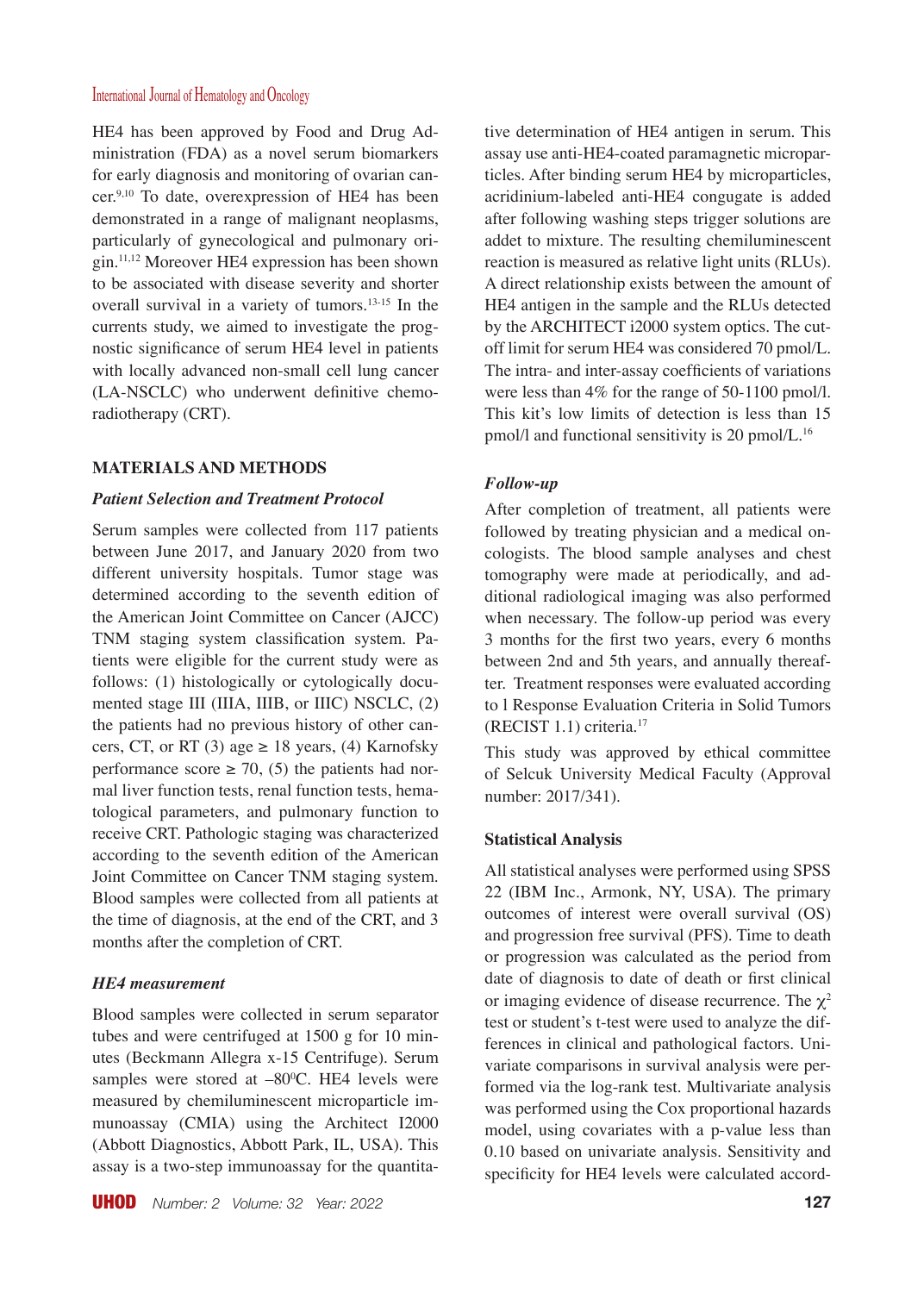| <b>Characteristics</b> | Patients $(\%)$ n= 117 |  |
|------------------------|------------------------|--|
| Gender                 |                        |  |
| Female                 | 20(17.1)               |  |
| Male                   | 97 (82.9)              |  |
| Histology              |                        |  |
| Adenocarcinoma         | 47 (40.2)              |  |
| <b>SCC</b>             | 38 (35.5)              |  |
| Large cell carcinoma   | 11(9.4)                |  |
| Other                  | 21 (17.9)              |  |
| Stage                  |                        |  |
| <b>IIIA</b>            | 41 (35.0)              |  |
| <b>IIIB</b>            | 38 (32.5)              |  |
| <b>IIIC</b>            | 38 (32.5)              |  |
| <b>Weight Loss</b>     |                        |  |
| None                   | 66 (56.4)              |  |
| $< 5\%$                | 23 (19.7)              |  |
| 5-10%                  | 17(14.5)               |  |
| >10%                   | 11(9.4)                |  |
| Co-morbidities         |                        |  |
| Absent                 | 58 (49.6)              |  |
| <b>COPD</b>            | 9(7.7)                 |  |
| <b>DM</b>              | 7(6.0)                 |  |
| HT                     | 23 (19.7)              |  |
| CAD                    | 15(12.8)               |  |
| <b>CVD</b>             | 5(4.3)                 |  |
| RT technique           |                        |  |
| 3D-CRT                 | 95(81.2)               |  |
| <b>IMRT</b>            | 22(18.8)               |  |

**Table 1.** Patient, tumor, and treatment characteristics for the

*tive pulmonary disease; DM: diabetes mellitus; CAD; coronary artery disease; CVD: cerebrovascular disease; 3D-CRT: 3-dimensional conformal radiotherapy; IMRT: intensity modulated radiotherapy.*

ing to optimal cut off point. All p-values less than 0.05 were considered statistically significant.

# **RESULTS**

# *Patient Characteristics*

Between June 2017, and January 2020, 117 patients with the diagnosis of LA- NSCLC were enrolled. The patient and tumor and treatment characteristics are summarized in Table 1. The median age of the patients was 62 years (range, 28-80 years). All the patients were diagnosed histopathologically, and there were 47 (40.2%) with adenocarcinoma, and 38 (35.5%) squamous cell carcinoma histology. According to AJCC staging system, 41 (35%), 38 (32.5%), and 38 (32.5%), patients had stage IIIA, IIIB, and IIIC diseases, respectively.

# *Treatment Outcomes*

The median follow-up period was 21.7 months (range, 5.4-39.8 months). The mean serum HE4 levels prior to CRT, at the end of the CRT, and 3rd month after the completion of CRT were 159.2, 130.2, and 127.5, respectively  $(p= 0.023)$  (Figure 1). The median progression free survival (PFS) was 15.4 months. One, and two-year PFS rates were 58.1%, and 22.2%, respectively. The median overall survival times have not been reached yet. One, and two- year expected survival rates were 81.2%, and 62%, respectively. In multivariate analysis, stage (p= 0.002), HE4 levels after 3 months of CRT (p= 0.037) were predictive of OS (Table 2). Stage IIIC patients had 10.2 times likely to death when compared to stage IIIA patients (95%CI: 2.3-45.7; p= 0.037). The increase of 1 HE4 levels after 3 months of CRT increased the mortality rate 1.002 (95%CI: 1.000-1.0004; p= 0.037). In multivariate analysis stage was predictive of PFS. When compared to stage IIIA patients, stage IIIC patients have 2.5 times risk for progression (95%CI: 1.2-  $5.2$ ; p= 0.014).

# *Toxicity*

Treatment-related toxicities were summarized in Table 3. None of the patient's experienced severe adverse events that necessitated the cessation of RT. Grade 2 leukopenia, thrombocytopenia, and anemia were encountered in 4.3%, 11.1%, and 4.3% of the patients, respectively. The most common radiation-related non-hematological toxicity was esophagitis, and grade 2 and grade 3 esophagitis were seen in 38.5%, and 5.1% of the patients, respectively.

# **DISCUSSION**

Currently, medicine is in an era of personalized medicine and targeted therapy, which may be a new promise to patients with LA-NSCLC. Therefore it is critical to identify novel biomarkers that can improve the treatment results in the near future. HE4, originally discovered by Kirchhoff in the human distal epididymal epithelial cells, is located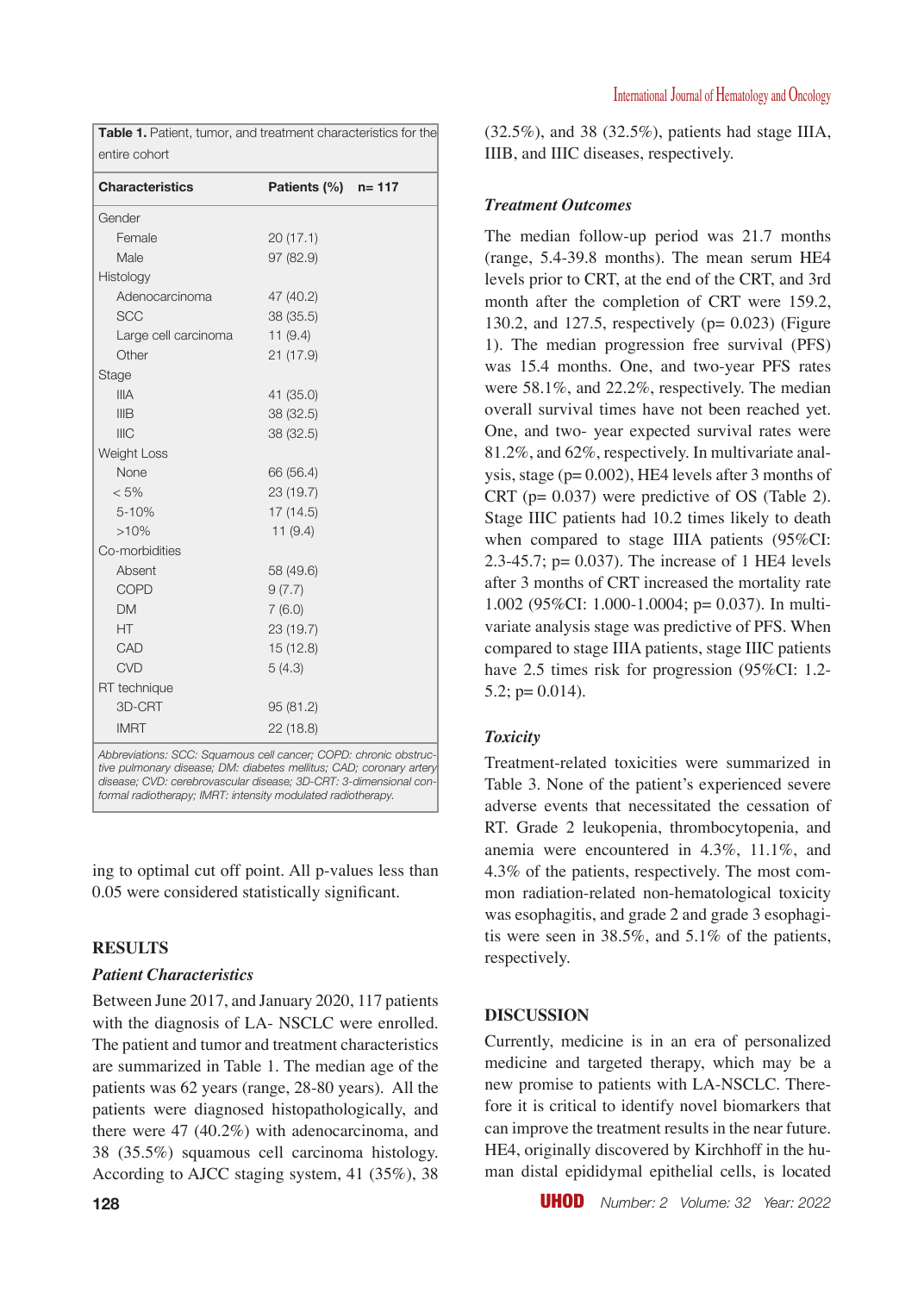

**Figure 1.** Post-hoc pairwise comparisons

on chromosome 20 at 20q12-13 and contains five exons and four introns.<sup>7,8,18</sup> It contains a gene encoding protein domains that have homology with whey acidic protein, by which the product encoded is mainly protease inhibitor.<sup>18</sup> As a member of the protease inhibitor family, it has an inhibitory effect on cell proliferation. It has been reported that HE4 is a novel biomarker of serous, and endometrioid ovarian carcinoma.19 Moreover HE4 serum levels of ovarian cancer patients may be a useful marker

| <b>Table 2.</b> Prognostic factors for overall survival according to<br>Cox-regression analysis |           |                 |       |       |  |  |
|-------------------------------------------------------------------------------------------------|-----------|-----------------|-------|-------|--|--|
|                                                                                                 | <b>HR</b> | 95,0% CI for HR |       | p     |  |  |
|                                                                                                 |           | Lower           | Upper |       |  |  |
| <b>Initial Model</b>                                                                            |           |                 |       |       |  |  |
| Stage (ref: IIIA)                                                                               |           |                 |       | 0.002 |  |  |
| Stage IIIB                                                                                      | 2.9       | 0.6             | 14.8  | 0.21  |  |  |
| Stage IIIC                                                                                      | 10.6      | 2.3             | 47.8  | 0.002 |  |  |
| Pre-treatment HF4                                                                               | 1.0       | 1.0             | 1.0   | 0.67  |  |  |
| Post-treatment HF4                                                                              | 1.0       | 1.0             | 1.0   | 0.75  |  |  |
| 3rd months HE4                                                                                  | 1.0       | 1.0             | 1.0   | 0.18  |  |  |
| <b>Final Model</b>                                                                              |           |                 |       |       |  |  |
| Stage (ref: IIIA)                                                                               |           |                 |       | 0.002 |  |  |
| Stage IIIB                                                                                      | 3.0       | 0.6             | 15.1  | 0.19  |  |  |
| Stage IIIC                                                                                      | 10.2      | 2.3             | 45.7  | 0.002 |  |  |
| 3rd months HF4                                                                                  | 1.002     | 1.000           | 1.004 | 0.037 |  |  |

for tumor progression.<sup>20</sup> However, the association of serum HE4 levels and other types of cancer remained to be unsolved. The studies were inconclusive because of small sample sizes and inconsistencies in results. The goal of the current study was to evaluate the prognostic significance of serum HE4 levels in patients with LA-NSCLC who underwent definitive CRT, and our findings showed that HE4 levels after 3 months of CRT were predictive of OS.

High HE4 expression has shown to be associated with disease severity, and worse OS in a variety of tumors.11-14 Considering HE4 expression was associated with the progression of lung cancer, the prognostic value of HE4 expression in lung cancer patients has been investigated in several published studies, however, the results remain controversial.<sup>11-29</sup> Table 4 shows the relevant published data on studies evaluating the prognostic significance of HE4 in patients with NSCLC. Lamy et al. investigated the association between serum HE4 levels, and overall survival in patients with stage I-IV NSCLC.<sup>22</sup> They found that serum HE4 levels were significantly higher in patients with advanced TNM stage and positive nodal status. Moreover they showed a positive correlation between the pre-treatment serum HE4 levels, and OS. Kumbasar et al. evaluated both the diagnostic performance and the post-resection progress of serum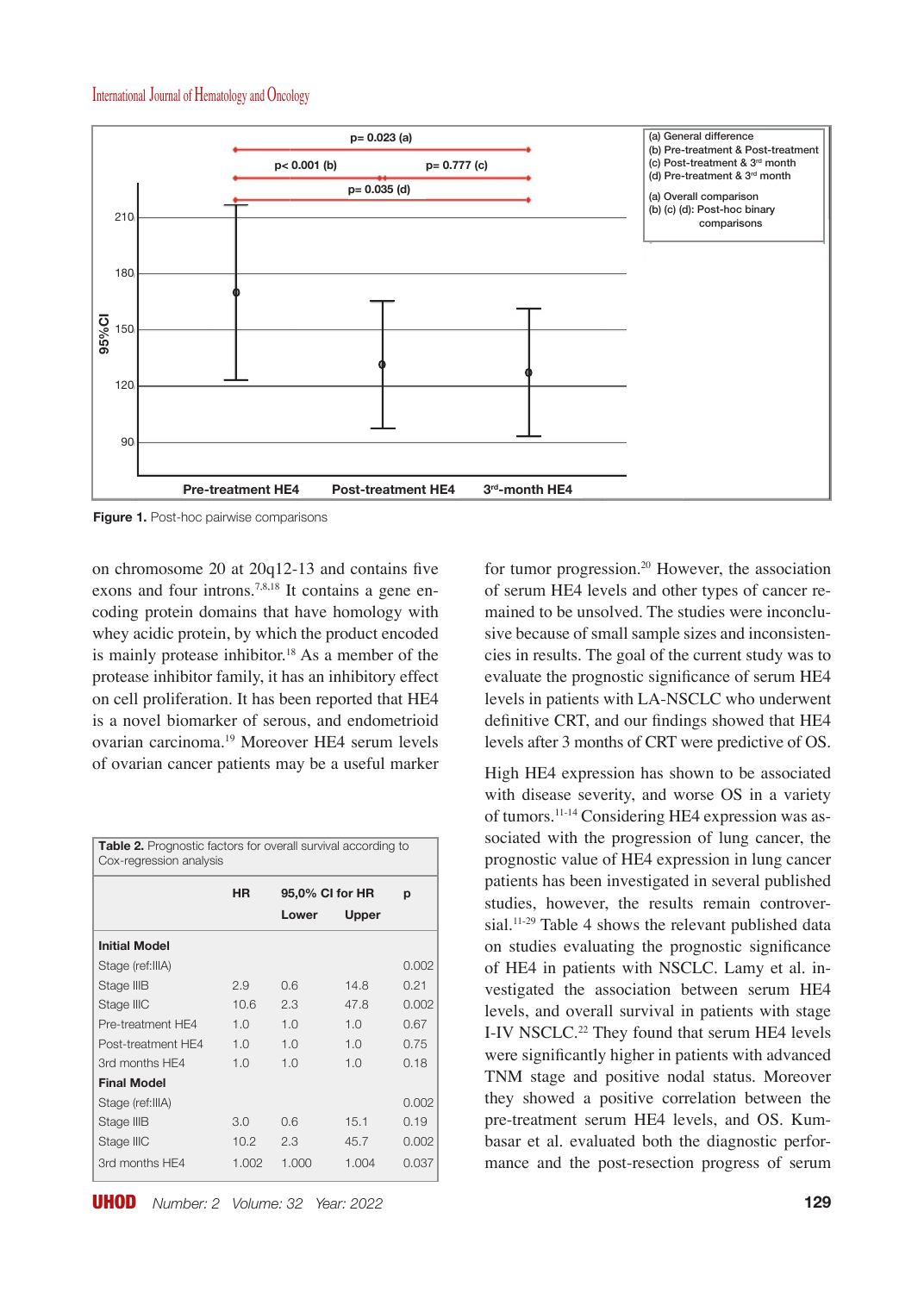| Table 3. Treatment-related toxicities |               |  |  |  |
|---------------------------------------|---------------|--|--|--|
| <b>Toxicity</b>                       | Frequency (%) |  |  |  |
| Hematological toxicities              |               |  |  |  |
| Leukopenia                            |               |  |  |  |
| Absent                                | 49 (41.9)     |  |  |  |
| Grade 1                               | 63(53.8)      |  |  |  |
| Grade 2                               | 5(4.3)        |  |  |  |
| Grade 3                               | 0(0.0)        |  |  |  |
| Thrombocytopenia                      |               |  |  |  |
| Absent                                | 82 (70.1)     |  |  |  |
| Grade 1                               | 22 (18.8)     |  |  |  |
| Grade 2                               | 13(11.1)      |  |  |  |
| Grade 3                               | 0(0.0)        |  |  |  |
| Anemia                                |               |  |  |  |
| Absent                                | 72 (61.5)     |  |  |  |
| Grade 1                               | 40 (34.2)     |  |  |  |
| Grade 2                               | 5(4.3)        |  |  |  |
| Grade 3                               | 0(0.0)        |  |  |  |
| Non-Hematological toxicities          |               |  |  |  |
| Nausea                                |               |  |  |  |
| Absent                                | 91(77.8)      |  |  |  |
| Grade 1                               | 23 (19.7)     |  |  |  |
| Grade 2                               | 3(2.6)        |  |  |  |
| Grade 3                               | 0(0.0)        |  |  |  |
| Vomiting                              |               |  |  |  |
| Absent                                | 94 (80.3)     |  |  |  |
| Grade 1                               | 23 (19.7)     |  |  |  |
| Grade 2                               | 0(0.0)        |  |  |  |
| Grade 3                               | 0(0.0)        |  |  |  |
| Esophagitis                           |               |  |  |  |
| Absent                                | 14 (12.0)     |  |  |  |
| Grade 1                               | 52 (44.4)     |  |  |  |
| Grade 2                               | 45 (38.5)     |  |  |  |
| Grade 3                               | 6(5.1)        |  |  |  |
| Fatigue                               |               |  |  |  |
| Absent                                | 34 (29.1)     |  |  |  |
| Present                               | 83 (70.9)     |  |  |  |
| Pneumonia                             |               |  |  |  |
| Absent                                | 11 (9.4)      |  |  |  |
| Present                               | 106 (90.6)    |  |  |  |

HE4 in patients with stage III-IV NSCLC.<sup>29</sup> Their data demonstrated that HE4 is a potential biomarker for the diagnosis of NSCLC with high sensitivity and specificity and could also be used to detect recurrences following resection. They showed that a significant decrease of serum HE4 levels at post-operative 1st month, particularly for stages III and IV. Lan et al examined the role of HE4 in the diagnosis and prognosis of patients with LA- NSCLC, who underwent concurrent CRT.<sup>21</sup> Their results demonstrated that higher serum HE4 levels were associated with poor response to CRT, and shorter OS. Moreover Jiang et al. studies the prognostic significance of serum HE4 levels in human NSCLC among a Chinese population.<sup>23</sup> They found that high HE4 expression was correlated with TNM stage, lymph node metastases, and distant metastases in NSCLC patients. Furthermore, HE4 expression was found to be an independent poor prognostic factor for 5-year OS. In our study we also demonstrated that high serum HE4 levels after 3rd months of CRT were associated with worse OS.

Zhong et al., performed a meta-analysis in order to define the prognostic role of HE4 expression in lung cancer patients.<sup>11</sup> They analyzed a total 1412 patients from 8 different studies from different parts of the world. Interestingly, their results suggested that high serum HE4 level was a marker of poor prognosis in lung cancer patients, particularly in Asian patients with lung cancer. However there was no significant association between high HE4 expression and poor OS in Caucasian patients. These results indicated that the race was a significant source for conflicting results from different studies. From this perspective, best of our knowledge, the current study is the first one investigating the prognostic role of serum HE4 levels in Turkish lung cancer patients who underwent definitive CRT. Our results showed that high serum HE4 levels associated with worse OS.

In the current study, we investigated the prognostic role of HE4 in stage III NSCLC patients. OS in patients with high-HE4 after 3rd month of CRT was worse in the low-HE4 group. However we could not show any association between the OS and either pre-treatment or post-treatment HE4 levels. Additionally, we could not demonstrate a significant difference between the progression-free survival between and the serum high-HE4 levels. The reasons for this may be due to our small number of cases. However these results suggest that high serum HE4 levels may play a critical role in tumor progression in patients with NSCLC.

There are some limitations to our study that should be mentioned. First, the sample size of the current study was relatively small. Second the study was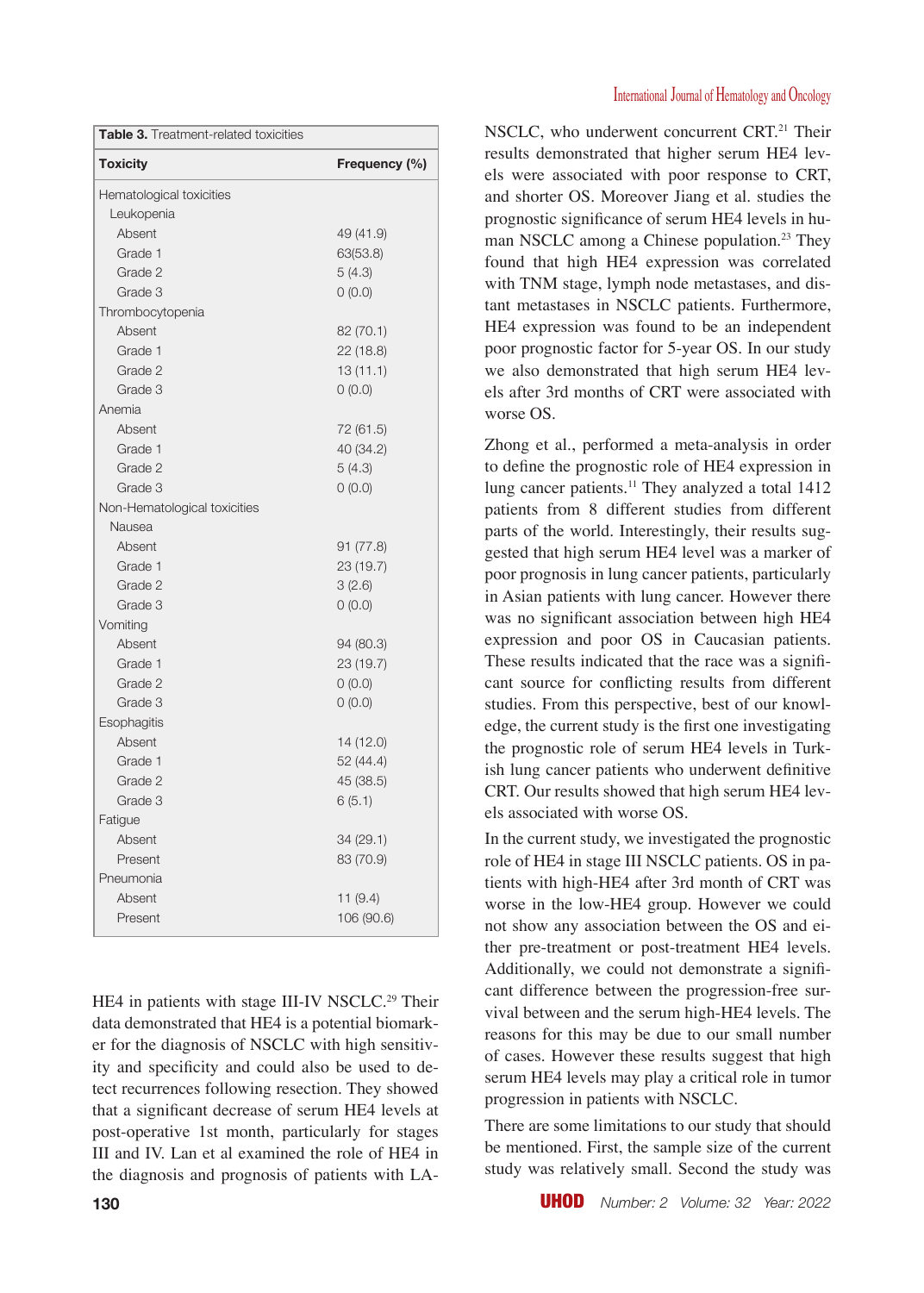| <b>First author/Year</b>    | N   | <b>Histology</b> | <b>Stage</b>   | <b>HE4</b> testing<br>method | Follow-up<br>time (month) | <b>Results/Comments</b>                                                                                                        |
|-----------------------------|-----|------------------|----------------|------------------------------|---------------------------|--------------------------------------------------------------------------------------------------------------------------------|
| Yamashita, 2011 (13)        | 137 | <b>NSCLC</b>     | $I - IV$       | <b>IHC</b>                   | 60                        | HE4 serum levels are prognostic for OS                                                                                         |
| Lui, 2013 (24)              | 169 | <b>NSCLC</b>     | $I - IV$       | <b>ELISA</b>                 | 36                        | Serum HE4 may be used as a potential<br>marker to differentiate lung cancer from<br>pulmonary tuberculosis                     |
| Nagy, 2014 (26)             | 98  | NSCLC/SCLC       | $I - IV$       | <b>CMIA</b>                  | 24                        | Serum HE4 level is diagnostic for men<br>lung cancer                                                                           |
| Zhang, 2014 (28)            | 191 | NSCLC/SCLC       | $I - IV$       | <b>ELISA</b>                 | 24-83                     | HE4 serum levels are prognostic for OS                                                                                         |
| Lou, 2014 (25)              | 153 | NSCLC/SCLC       | IV             | <b>ELISA</b>                 | N/A                       | HE4 is not prognostic                                                                                                          |
| Jiang, 2014 (23)<br>with    | 100 | <b>NSCLC</b>     | $I - IV$       | <b>ELISA</b>                 | 60                        | High HE4 expression was correlated<br>TNM stage, lymph node metastases,<br>distant metastases, and 5-year OS.                  |
| Lamy, 2015 (22)             | 346 | <b>NSCLC</b>     | $I - IV$       | <b>ELISA</b>                 | 50                        | Pre-treatment serum high HE4 level<br>significantly correlated with shorter<br>survival                                        |
| Lan, 2016 (21)              | 218 | <b>NSCLC</b>     | $\mathbf{III}$ | <b>ELISA</b>                 | $0.3 - 57$                | HE4 serum levels are associated with                                                                                           |
|                             |     |                  |                |                              |                           | CRT response and OS                                                                                                            |
| Kumbasar, 2017 (29)         | 31  | <b>NSCLC</b>     | $III - IV$     | <b>ELISA</b>                 | N/A                       | HE4 is a potential biomarker for<br>diagnosis of NSCLC, and could also be<br>used to detect recurrences following<br>resection |
| Current study<br><b>CRT</b> | 117 | <b>NSCLC</b>     | $\mathbb{H}$   | <b>ELISA</b>                 | 5.4-39.8                  | Stage, HE4 levels after 3 months of<br>were predictive of OS                                                                   |

*NSCLC: Non-small cell lung cancer; SCLC: small cell lung cancer; N/A: not available; ELISA: enzyme-linked immunosorbent assay; IHC: immunohisto-*

*chemistry; CMIA: chemiluminescent micro-particle immunoassay; CRT: chemoradiotherapy; OS: Overall survival*

**Table 4.** Published data on studies evaluating the prognostic significance of HE4 in patients with NSCLC

conducted at two different university hospitals in Turkey, which may limit the generalizability of the results to larger populations. Besides these limitations, the current study's strengths include the prospective design, and relatively longer follow-up duration. Furthermore, we selected only stage III NSCLC patients, and all patients underwent definitive CRT, therefore the study population was homogenous. As a result, the prognostic significance of HE4 in this subgroup of patients could have been clearly assessed.

In conclusion olarak başlayan paragraf: "In the current study, we demonstrated that demonstrated that, HE4 levels after 3 months of CRT were predictive of OS. The increase of 1 HE4 levels after 3 months of CRT increased the mortality rate 1.002. Therefore the high serum HE4 levels may be predictive for worse OS in patients with LA-NSCLC

# *Funding:*

*This study supported by Turkish Oncology Group (TOG); Date: November, 16, 2018; Decision No: 2018-2.* 

### **REFERENCES**

- 1. Siegel RL, Miller KD, Fuchs HE, Jemal A. Cancer Statistics, 2021. CA Cancer J Clin 71: 7-33, 2021.
- 2. Morgensztern D, Ng SH, Gao F and Govindan R. Trends in stage distribution for patients with non-small cell lung cancer: a National Cancer Database survey. J Thorac Oncol 5: 29-33, 2010.
- 3. Chansky K, Sculier JP, Crowley JJ, Giroux D, Van Meerbeeck J, Goldstraw P. International Staging C and Participating I. The International Association for the Study of Lung Cancer Staging Project: prognostic factors and pathologic TNM stage in surgically managed non-small cell lung cancer. J Thorac Oncol 4: 792-801, 2009.
- 4. Speeckaert MM, Speeckaert R, Delanghe JR. Human epididymis protein 4 in cancer diagnostics: a promising and reliable tumor marker. Adv Clin Chem 59: 1-21, 2013.
- 5. Karlsen NS, Karlsen MA, Høgdall CK, Høgdall EV. HE4 tissue expression and serum HE4 levels in healthy individuals and patients with benign or malignant tumors: a systematic review. Cancer Epidemiol Biomarkers Prev 23: 2285-2295, 2014.
- 6. Galgano MT, Hampton GM, Frierson HF Jr. Comprehensive analysis of HE4 expression in normal and malignant human tissues. Mod Pathol 19: 847-53, 2006.